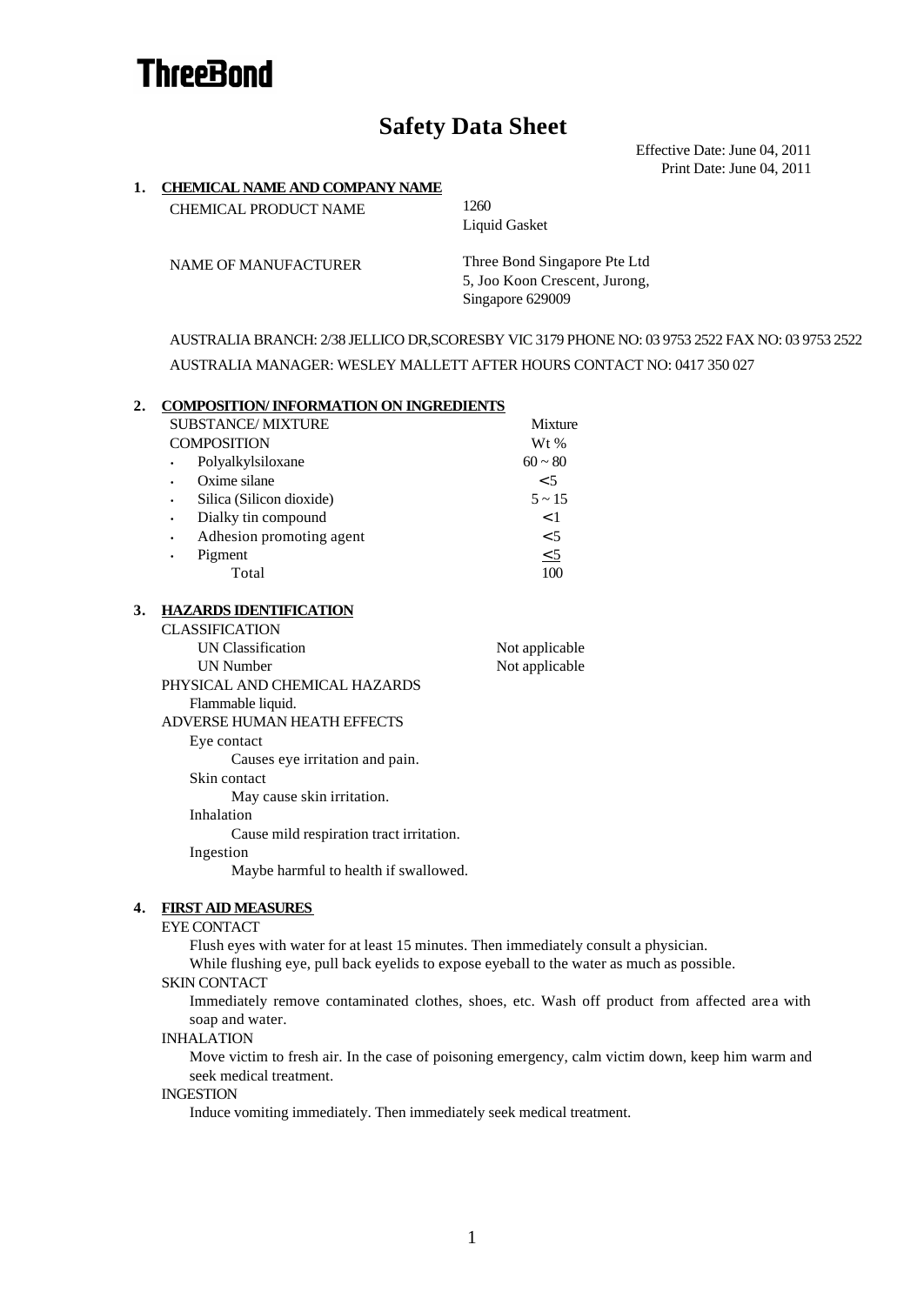

# **Safety Data Sheet**

1260 Effective Date: June 04, 2011 Print Date: June 04, 2011

# **5. FIRE FIGHTING MEASURES**

EXTINGUISHING MEDIA

Dry powder, carbon dioxide, foam and dry sand.

SPECIFIC HAZARDS WITH REGARD TO FIRE FIGHTING MEASURES

No known hazards at this moment.

## SPECIFIC METHODS/ PROTECTION OF FIRE FIGHTERS

Remove source of combustibles. Extinguish the fire using fire-fighting media listed below. Cool surrounding tanks, buildings and so on by spraying water on them. Fire fighting should be done from the windward side with suitable respiratory protective equipment.

# **6. ACCIDENTAL RELEASE MEASURES**

Evacuate people on the leeward. Keep people from the area and remove sources of ignition.

Wear protective equipment during work. Work on the windward side. In case of large spill, put in container for recovery after preventing spill by sand or sandbags. In case of small spill, put in an empty container for recovery after wiping or soaking up in inert material.

# **7. HANDLING AND STORAGE**

**HANDLING** 

- Wear eye, hand and respiratory protection during handling.
- Avoid any source of ignition due to flammability.
- Ground equipment due to expected sensitivity to static.

• Use immediately after seal is open. Be careful that moisture vapor do not mix in this product because this product is cured by hydrolysis with moisture in air..

#### STORAGE

Store in dark, cool indoor with seal container.

### **8. EXPOSURE CONTROL/ PERSONAL PROTECTION**

CONTROL PARAMETERS

|                          |       | WSHA PEL (Singapore, 2006) |               |
|--------------------------|-------|----------------------------|---------------|
|                          |       | (Short Term)               | (Long Term)   |
| Polyalkylsiloxane        |       | Not available              | Not available |
| Oxime silane             |       | Not available              | Not available |
| Silica (Silicon dioxide) |       | Not available              | Not available |
| Dialky tin compound      | $- -$ | Not available              | Not available |
| Adhesion promoting agent |       | Not available              | Not available |
| Pigment                  |       | Not available              | Not available |

# ENGINEERING MEASURES

When handling this product, use a closed circulating mechanical ventilation system. Place safety showers and hand washing sink near work area and clearly marked.

#### PERSONAL PROTECTION EQUIPMENT

#### RESPIRATORY PROTECTION

Mask which shields organic gas.

EYE PROTECTION

Goggles or regular glasses with side shields.

## HAND, SKIN AND BODY PROTECTION

Wear rubber, solvent resistant or other impervious gloves. Wear apron, boots, etc., as appropriate. Do not work with short sleeve shirt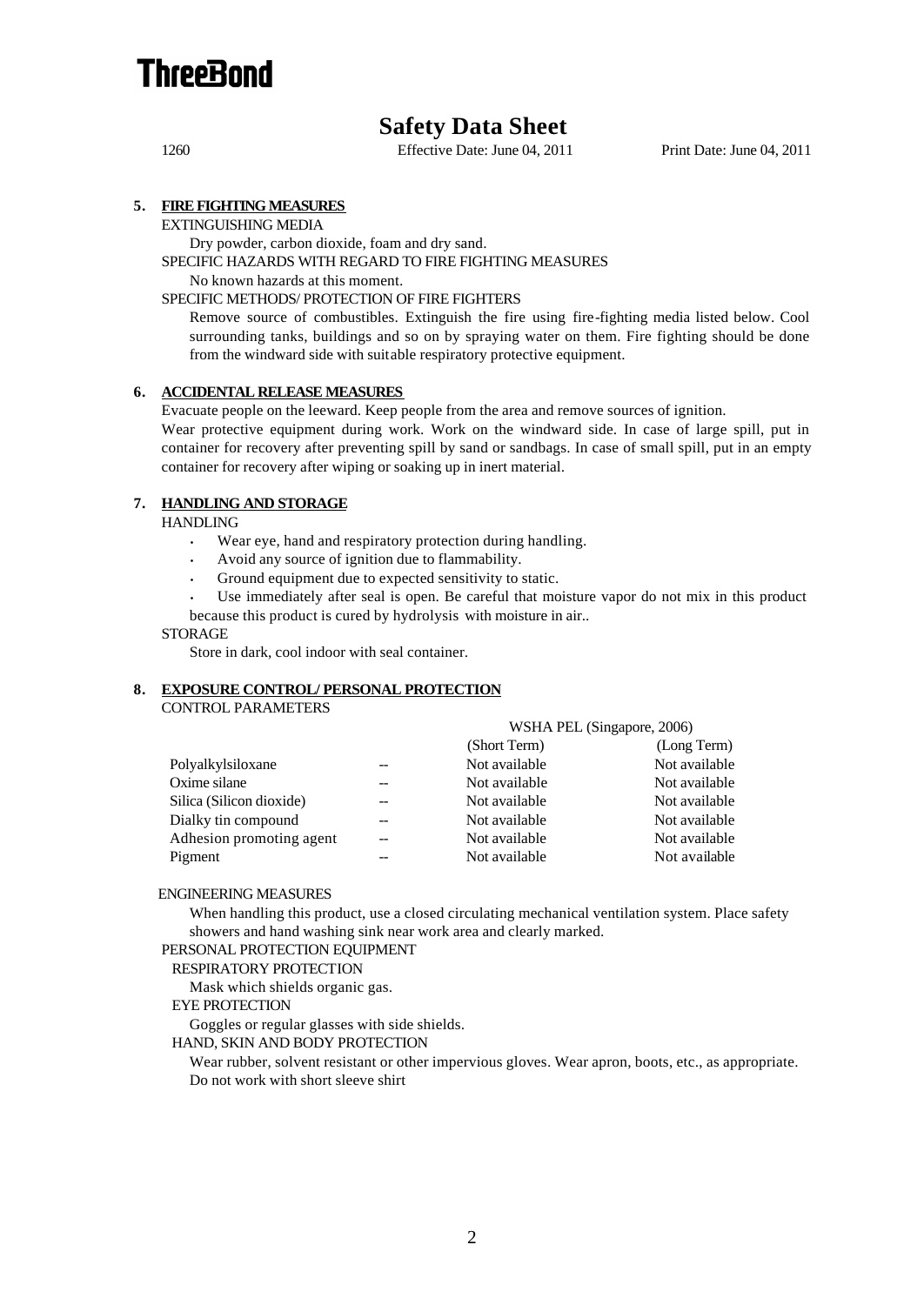# **ThreeBond**

# **Safety Data Sheet**

1260 Effective Date: June 04, 2011 Print Date: June 04, 2011

# **9. PHYSICAL AND CHEMICAL PROPERTIES**

APPEARANCE, COLOUR, ODOUR, PHYSICAL STATE Gray paste, unique smell BOILING POINT 1.04 MELTING POINT No data SPECIFIC GRAVITY No data VAPOR PRESSURE No data VAPOUR DENSITY No data SOLUBILITY IN WATER Insoluble

# **10. PHYSICAL HAZARD (STABILITY AND REACTIVITY)**

FLASH POINT 63°C AUTOIGNITION TEMPERATURE 450°C EXPLOSIVE LIMIT No data available at this time CONDITIONS/MATERIALS TO AVOID No data available at this time DECOMPOSITION MATERIALS No data available at this time

STABILITY AND REACTIVITY Substantially stable. Catalysis of strong acids or bases causes polymerization or decomposition.

# **11. TOXICOLOGICAL INFORMATION**

 Toxicity of methyl ethyl ketoxime (MEKO) liberated when the material is in touch with water, or moisture in the air, or when material is curing:

| Skin contact        | : May cause mild skin irritation.                                         |
|---------------------|---------------------------------------------------------------------------|
| Eye contact         | : Causes severe eye irritation. May damage tissue.                        |
| Acute oral toxicity | : $LD_{40}$ 4ml/kg (rat)                                                  |
| Acute inhalation    | : LD <sub>50</sub> $\geq$ 4.8 mg/l/4h (rat)                               |
| Inhalation toxicity | : Narcotic in high concentration. Return to normal when exposure ends.    |
|                     | Prolonged overexposure causes adverse effects on blood.                   |
| Skin sensitivity    | : Positive (Guinea pig). No allergy reactions to humans.                  |
| Nerve toxicity      | : Temporary declination of mental function at high concentrations.        |
| Carcinogenicity     | : A lifetime (about 2 years) inhalation study in male and female mice and |
|                     | rats.                                                                     |
|                     | revealed that liver tumors were observed in male mice and rats at a high  |
|                     | exposure level of 375ppm.                                                 |
| Other long term     | : Atrophy of small epithelium cells was observed in mice and rats.        |
| exposure tests      |                                                                           |

# **12. ECOLOGICAL CONSIDERATIONS**

No data available at this time.

# **13. DISPOSAL CONSIDERATIONS**

To dispose product, incinerate. Handle in accordance with 7. Handling and Storage.

# **14. TRANSPORT INFORMATION**

Handle in accordance to 7. Handling and Storage.

## **15. REGULATORY INFORMATION**

Handle in accordance with applicable laws and regulations.